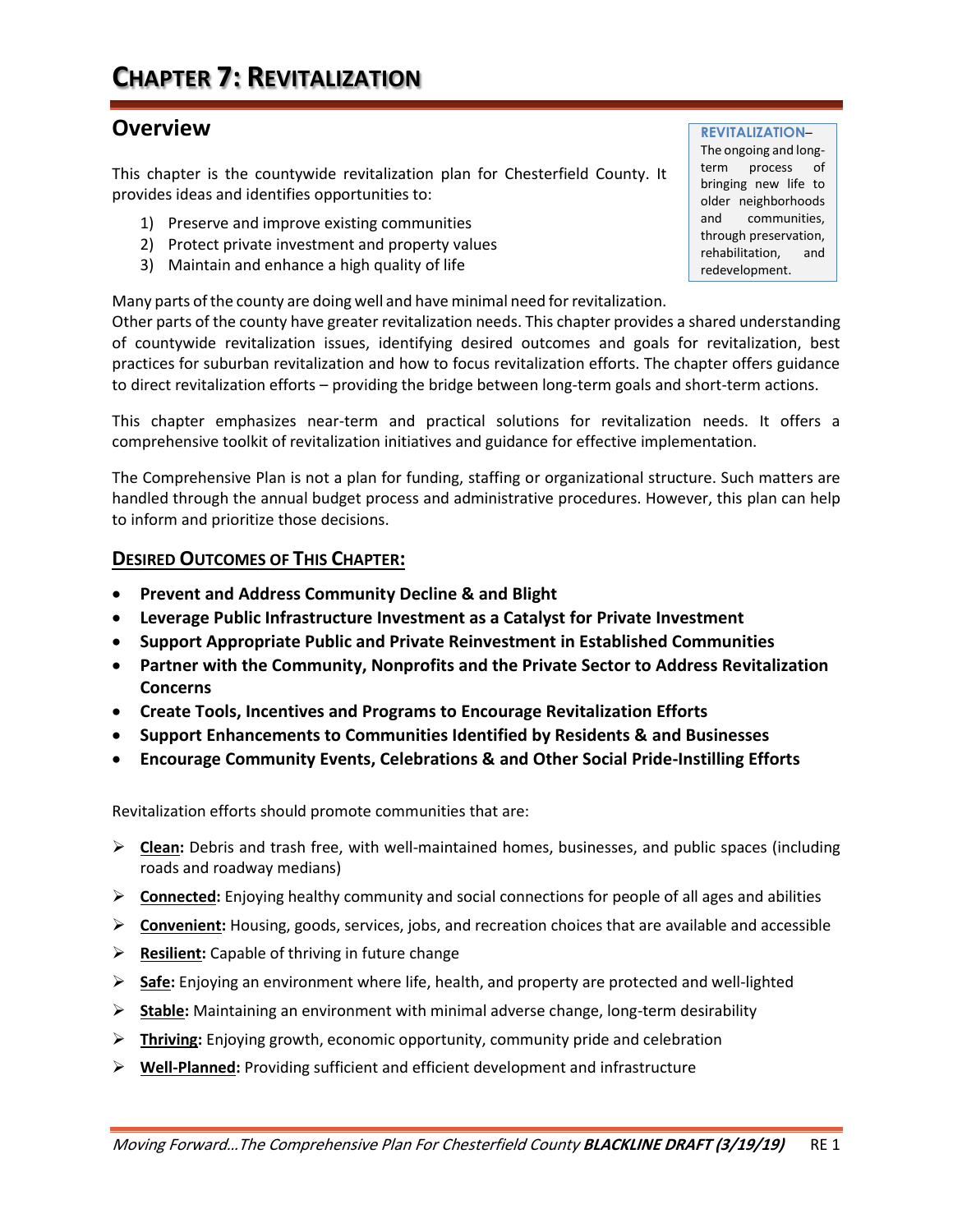### **GOALS**

In established, aging communities countywide, revitalization efforts seek to:

- $\triangleright$  Preserve and enhance the quality of life
- $\triangleright$  Prevent community decline and blight
- $\triangleright$  Provide equitable access to excellent public facilities, infrastructure and services
- $\triangleright$  Encourage equitable access to excellent jobs, housing, recreation and commercial opportunities
- $\triangleright$  Maintain and improve property values, providing countywide benefits
- $\triangleright$  Promote economic opportunity and private investment
- $\triangleright$  Empower citizens and community organizations to be effective revitalization partners

# **Background**

### **KEY TERMS**

Revitalization is the ongoing and long-term process of bringing new life to older neighborhoods and communities, through preservation, rehabilitation and redevelopment. Neighborhoods are smaller residential areas of one or more subdivisions with shared access and amenities. *Communities* are larger residential and commercial areas with shared access and amenities.

### **WHY REVITALIZATION IS NEEDED**

Revitalization is needed to prevent and address decline in aging neighborhoods and communities. The average house in Chesterfield County is now over 30 years old. Older structures show normal effects of age. Building materials such as siding, roofing, windows and trim wear out. Building designs often do not meet modern needs and preferences. Older commercial development likewise may not meet modern needs and preferences. Infrastructure and public facilities serving these older areas also show the effects of age.

Without purposeful ongoing reinvestment in older neighborhoods and communities, the desirability of these areas is reduced, leading to private disinvestment. Over time, such disinvestment can lead to decline, deterioration and blight.

**PRESERVATION** – Maintaining existing development.

**REHABILITATION** – Improving existing development.

**REDEVELOPMENT** – Rebuilding existing development.

**BLIGHT** – A building or improvement that, by reason of dilapidation, obsolescence, overcrowding, faulty arrangement of design, lack of ventilation, light and sanitary facilities, excessive land coverage, deleterious land use or obsolete layout, or any combination of these or other factors, is detrimental to the safety, health, morals or welfare of the community.

[Chesterfield County Code of](https://www.municode.com/library/va/chesterfield_county/codes/code_of_ordinances?nodeId=PTIITHCO_CH5BU_S5-7.3SALIPRDE)  [Ordinances §](https://www.municode.com/library/va/chesterfield_county/codes/code_of_ordinances?nodeId=PTIITHCO_CH5BU_S5-7.3SALIPRDE) 5-7.3(a)

Older neighborhoods typically lack functioning homeowner or neighborhood associations. They often lack the capacity and resources needed to self-govern issues such as property maintenance.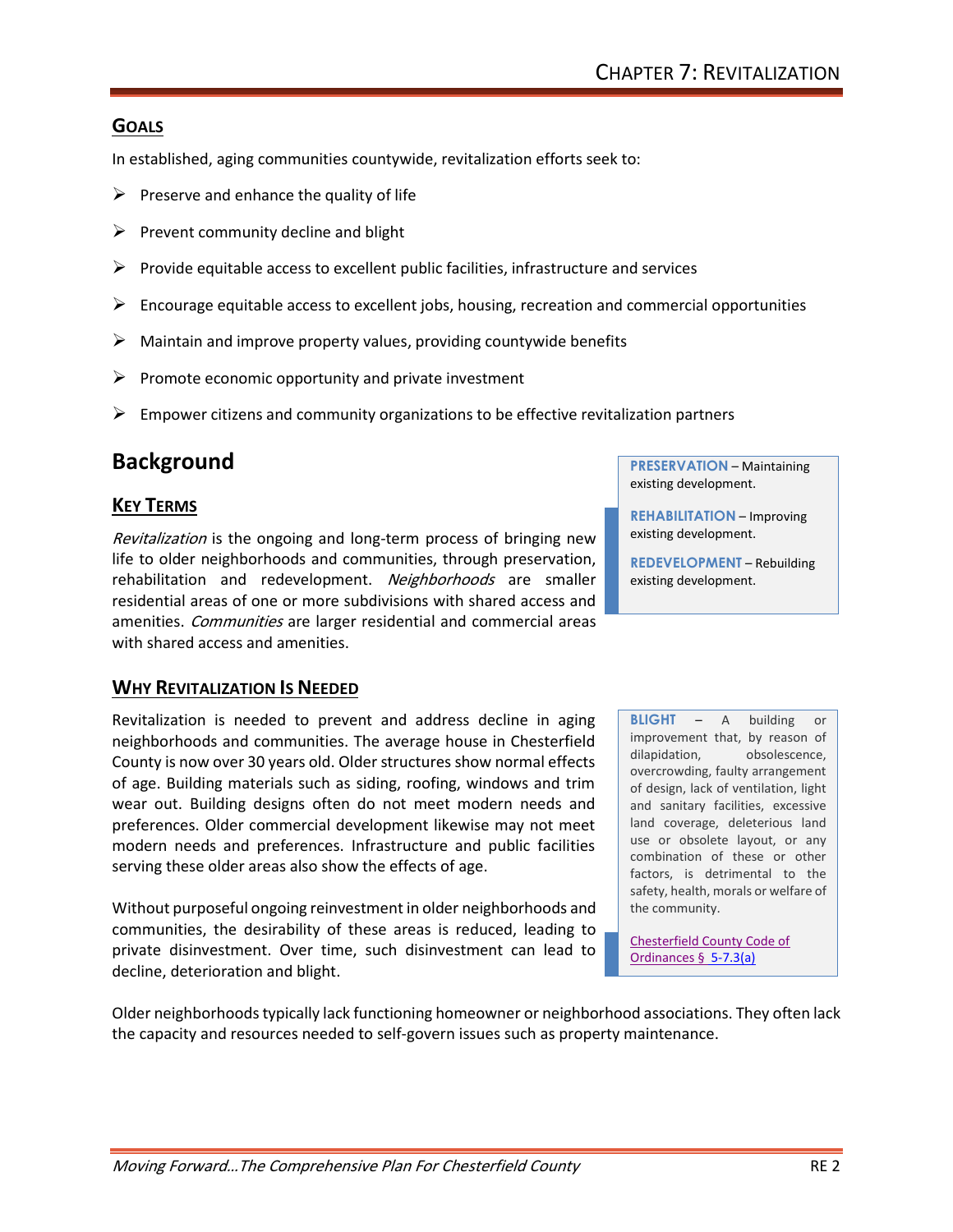### **PAST REVITALIZATION EFFORTS**

Past county revitalization efforts have been mostly project-based, without an overall plan. These past efforts have been important to help build awareness of revitalization needs and to improve our understanding of tools that can be effective to address such needs.

- ➢ **1993:** The Jefferson Davis Corridor Plan served as the county's first revitalization plan for a small area. The Plan established priorities for Community Development Block Grant (CDBG) funding, encouraged neighborhood improvement, and identified the need for strong code enforcement. The Plan recommended business incentives that ultimately led to the creation of Enterprise Zones. Finally, the Plan recognized the importance of community organization, building the capacity of community partners, including formation of the Jefferson Davis Association.
- ➢ **1996:** The Enterprise Zone program was established for a larger area that included the Jefferson Davis Highway corridor. This zone provided state and local incentives for commercial and industrial development and has since been replaced by the Technology Zone program, which still exists and offers local incentives for commercial and industrial development.
- ➢ **1998:** Using CDBG funds, the county started a proactive code enforcement program focused on older neighborhoods in the Jefferson Davis corridor and Ettrick. This program currently funds code enforcement staff working proactively to resolve thousands of property maintenance violation cases in these older areas.
- ➢ **2006:** The county established its first Revitalization Office. This office worked for several years primarily on redevelopment and streetscape projects, including the redevelopment of Cloverleaf Mall. It was instrumental in the formation of the Sustain Our Communities Committee (now the Revitalize Our Communities Committee, or ROCC), a citizen committee focused on countywide preservation and revitalization issues. The office was incorporated into the Economic Development Department, and later disbanded due to staff changes and shifting priorities.
- ➢ **2009:** The county began a Neighborhood Enhancement program, a proactive property maintenance inspection effort for entire subdivisions in older communities. This program is still in effect.
- ➢ **2012:** The Comprehensive Plan revision included a chapter specifically focusing on revitalization issues. The Plan emphasized public facility and infrastructure investment in older communities, identified five focus areas for revitalization and recommended development of later strategies through Special Area Plans and/or revitalization plans. Thereafter, the county created a revitalization strategy team that brought together key staff from many county departments and agencies. This team worked from 2012 to 2014 to identify strategies and an organizational structure for revitalization efforts.

This chapter builds on the following important foundations of the 2012 Plan:

- The importance of policy guidance for revitalization
- Geographic focus to concentrate limited resources and maximize impact
- Public facility investment as a catalyst for private investment
- Community partnerships
- Property maintenance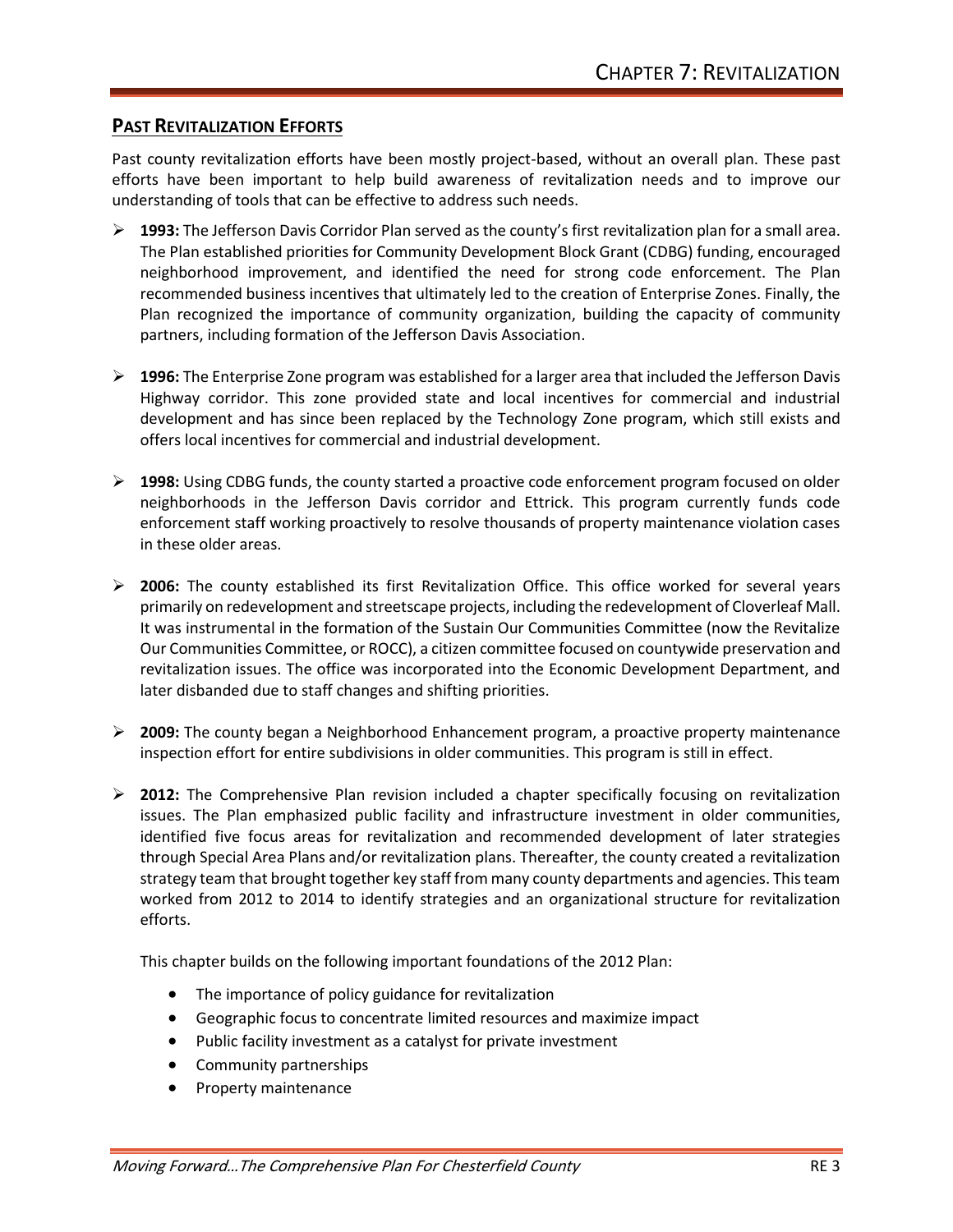- ➢ **2014:** The county adopted Blueprint Chesterfield, a countywide strategic plan, which encourages "a collaborative approach to community revitalization" to foster thriving communities.
- ➢ **2015:** The county established a new Revitalization Office in the Community Development Division. This office was responsible to coordinate county revitalization efforts, working with community partners and contributing to the planning and zoning process.
- ➢ **2017:** The county established the Department of Community Enhancement in the Community Development Division. This Department consolidated license inspection, property maintenance, CDBG and HOME grant programs, and revitalization programs into a unified operating group.
- ➢ **2018:** The county's anti-litter program (renamed "Keep Chesterfield Beautiful") was incorporated into the Department of Community Enhancement.

#### **SUCCESS STORIES**

#### **Mid-Cities Association**

The Mid-Cities Civic Association serves the Bellwood community. In early 2018, the association approached Community Enhancement staff to help coordinate a community improvement campaign. Community Enhancement staff worked with association volunteers and Impact Virginia (a faith-based youth service group) to reach out to residents in six area neighborhoods for various improvement projects. Impact Virginia provided yard work and minor home repair. Soon afterwards, area residents, a non-profit contactor (Greater Richmond ARC), and county staff held a community clean-up day.

Mid-Cities Community Clean-up

|  | Mid-Cities Community Clean-Up Day Results |
|--|-------------------------------------------|
|--|-------------------------------------------|

| <b>Homes Served</b>       | 238           |
|---------------------------|---------------|
| <b>Trash Removed</b>      | 7 tons        |
| <b>Tires Removed</b>      | 12            |
| Vegetative Debris Removed | 6 truck loads |

Staff later conducted a sweep of these neighborhoods to address remaining property maintenance violations. Informal feedback from the area residents suggests that these efforts have helped foster greater sense of community and "ownership" of property maintenance. This project illustrates the value and impact of community partnerships to help restore hope in aging neighborhoods.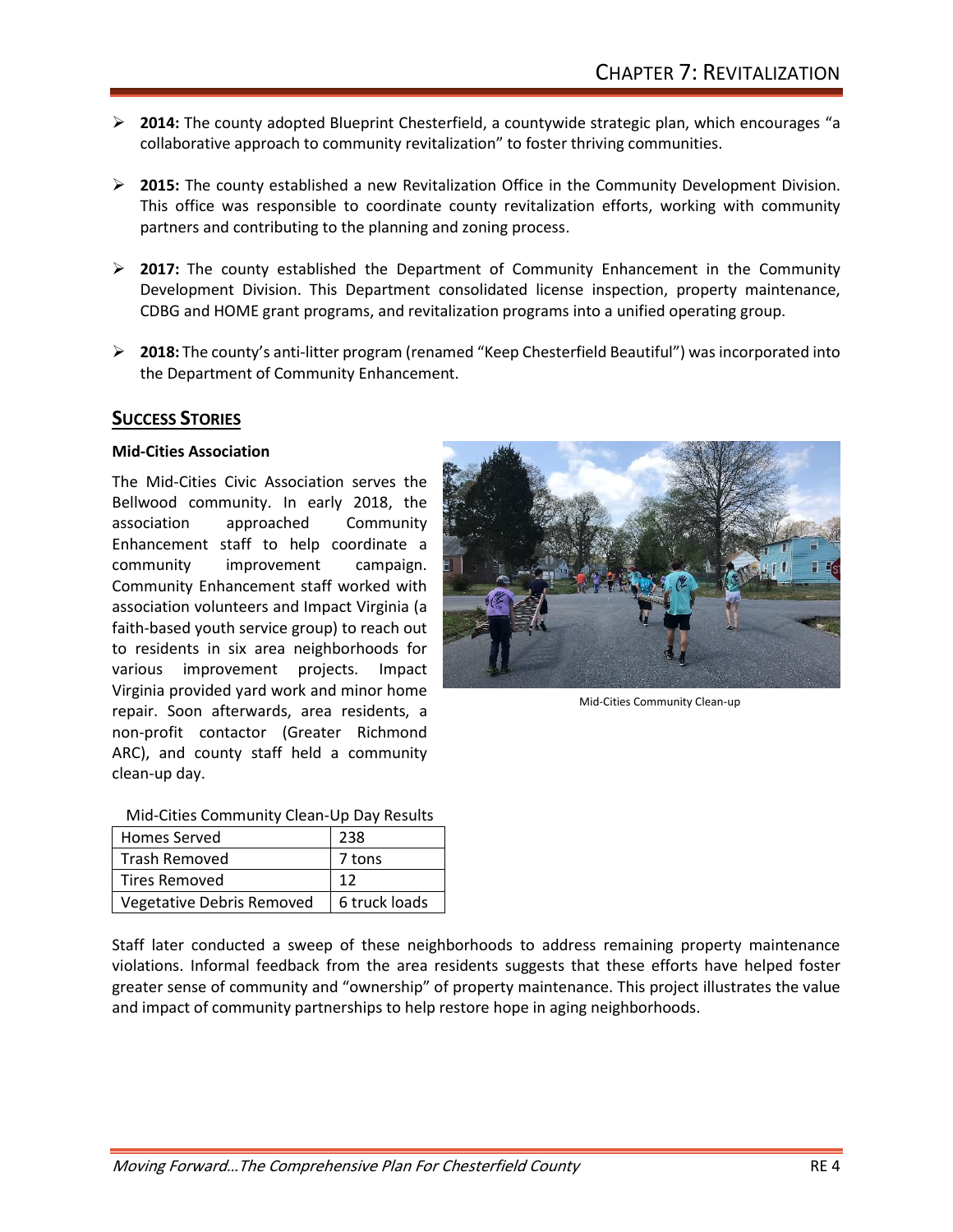# CHAPTER 7: REVITALIZATION

#### **Rayon Park Subdivision**

Rayon Park is a 105-acre subdivision located north of the Defense Logistics Agency, west of Route 1. Even though Rayon Park was subdivided before World War II, the subdivision was never fully developed due to a lack of public wastewater infrastructure and the failure of original septic systems. The area experienced significant disinvestment, decline and blight. In 2006, Rayon Park had:



Underdeveloped Rayon Park Subdivision

- $\geqslant$  90 housing units
- ➢ Average assessed house value of \$112,108
- $\triangleright$  Average house size of 1,301 square feet

In 2006, the county leveraged CDBG funds coupled with a federal grant to finance the installation of a new public sewer line to serve Rayon Park. Since that time, there has been significant new singlefamily home construction in the subdivision. This new investment has been a significant improvement over existing conditions. New house construction through 2017 has included:

- $\geq$  42 new housing units
- $\triangleright$  Average assessed house value of \$135,910
- $\triangleright$  Average house size of 1,458 square feet

In addition, an aging strip commercial center was demolished and new shops have been built on the Route 1 frontage of Rayon Park.

# **LESSONS LEARNED AND BEST PRACTICES**



New Construction in Rayon Park

Suburban revitalization is at the leading edge of community development research and practice. Most established revitalization efforts nationwide have an urban, city, commercial corridor or downtown focus. Urban revitalization best practices (such as transit oriented development, Main Street programs and tax foreclosure programs) are not well-fitted to our suburban area. Other national best practices are more appropriate for Chesterfield County. At the highest level, these include:

- $\triangleright$  *Strategy:* Revitalization requires a plan of action with measurable outcomes.
- $\triangleright$  Coordination: Revitalization depends on the sustained efforts of citizens, businesses, community groups and county government. For differing interests to successfully work together to achieve longterm and difficult goals, a single point of coordination and communication is necessary.
- ➢ Partnerships: Revitalization is a shared enterprise, requiring the joint efforts and resources of citizens, businesses, community groups, county government and other government agencies.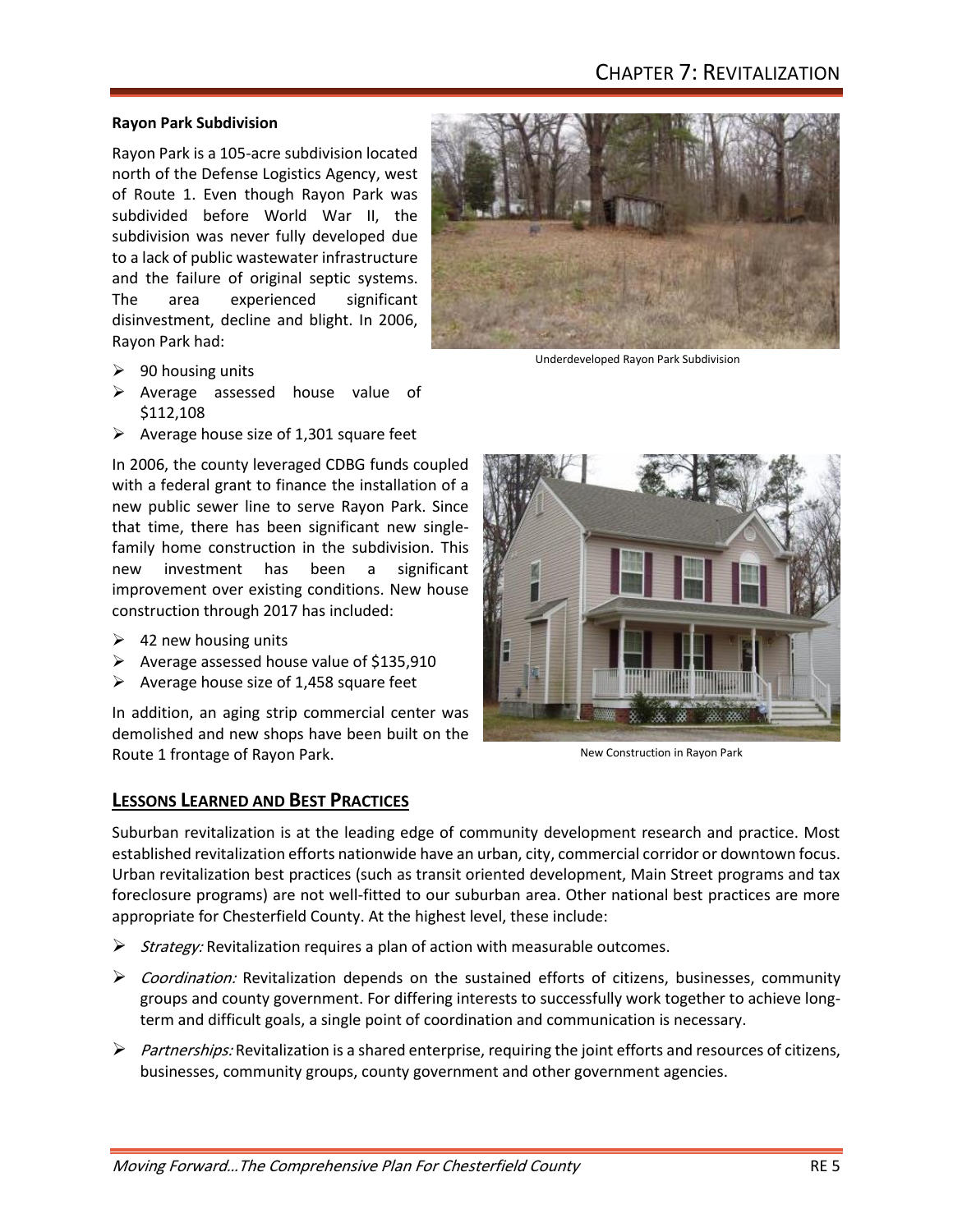- ➢ Place-Based Revitalization: Revitalization efforts focused in smaller geographic areas are "placebased." They concentrate limited resources so that revitalization efforts are focused, resources are leveraged and impacts are maximized.
- $\triangleright$  Toolkits: Toolkits are collections of individual revitalization programs, initiatives and services. These tools may be applied to address challenges countywide.

# **HOW THIS CHAPTER RELATES TO OTHER KEY COMPREHENSIVE PLAN CHAPTERS**

➢ Business Development: This chapter supports and promotes economic opportunity in established communities, through incentives for new development, rehabilitation and redevelopment.

**REVITALIZATION AREA** – Areas within, adjacent to, or surrounded by developed areas in significant need of revitalization as determined annually by quantified revitalization indicators.

- ➢ Neighborhoods & Housing: This chapter affirms the need for a range of well-designed housing choices at convenient locations and prices.
- $\triangleright$  The Land Use Plan: This chapter encourages land use compatibility and high-quality, sustainable development.
- $\triangleright$  The Public Facilities Plan: This chapter recognizes the importance of adequate public facilities, and public facility parity / equity to protect investment and the quality of life in our older communities.
- $\triangleright$  Environment: This chapter recognizes the importance of natural resources and how they may be impacted by or incorporated with redevelopment.

# **Revitalization Indicators**

Revitalization best practice concentrates limited resources for maximum impact. For this reason, this plan recommends a place-based approach to focus revitalization efforts. Existing and potential areas of revitalization need may be identified by using revitalization indicators. The following example revitalization indicators are currently readily available, objective, measurable, and reliable. Additional indicators and analysis tools may also be identified. Taken together, they can help identify where revitalization efforts should be focused.

| <b>Indicator of Revitalization Need</b>    | <b>Geographic Basis</b>             |
|--------------------------------------------|-------------------------------------|
| Average Daily Attendance                   | <b>Elementary School District</b>   |
| <b>Building Age</b>                        | Subdivisions*; Commercial Corridors |
| Crime Incidents                            | Subdivisions*; Commercial Corridors |
| Free and Reduced-Price Lunch Participation | <b>Elementary School District</b>   |
| Housing Cost Burden (owner, rental, total) | <b>Census Tract</b>                 |
| <b>Housing Vacancy</b>                     | <b>Census Tract</b>                 |
| <b>Owner Occupancy</b>                     | Subdivisions*                       |
| <b>Property Maintenance Violations</b>     | Subdivisions*; Commercial Corridors |
| <b>Property Tax Assessment Trends</b>      | Subdivisions*; Commercial Corridors |
| <b>Student Transiency</b>                  | <b>Elementary School District</b>   |
| <b>Test Scores</b>                         | <b>Elementary School District</b>   |

#### **Example Revitalization Indicators**

\*May include non-subdivision "road-strip" lots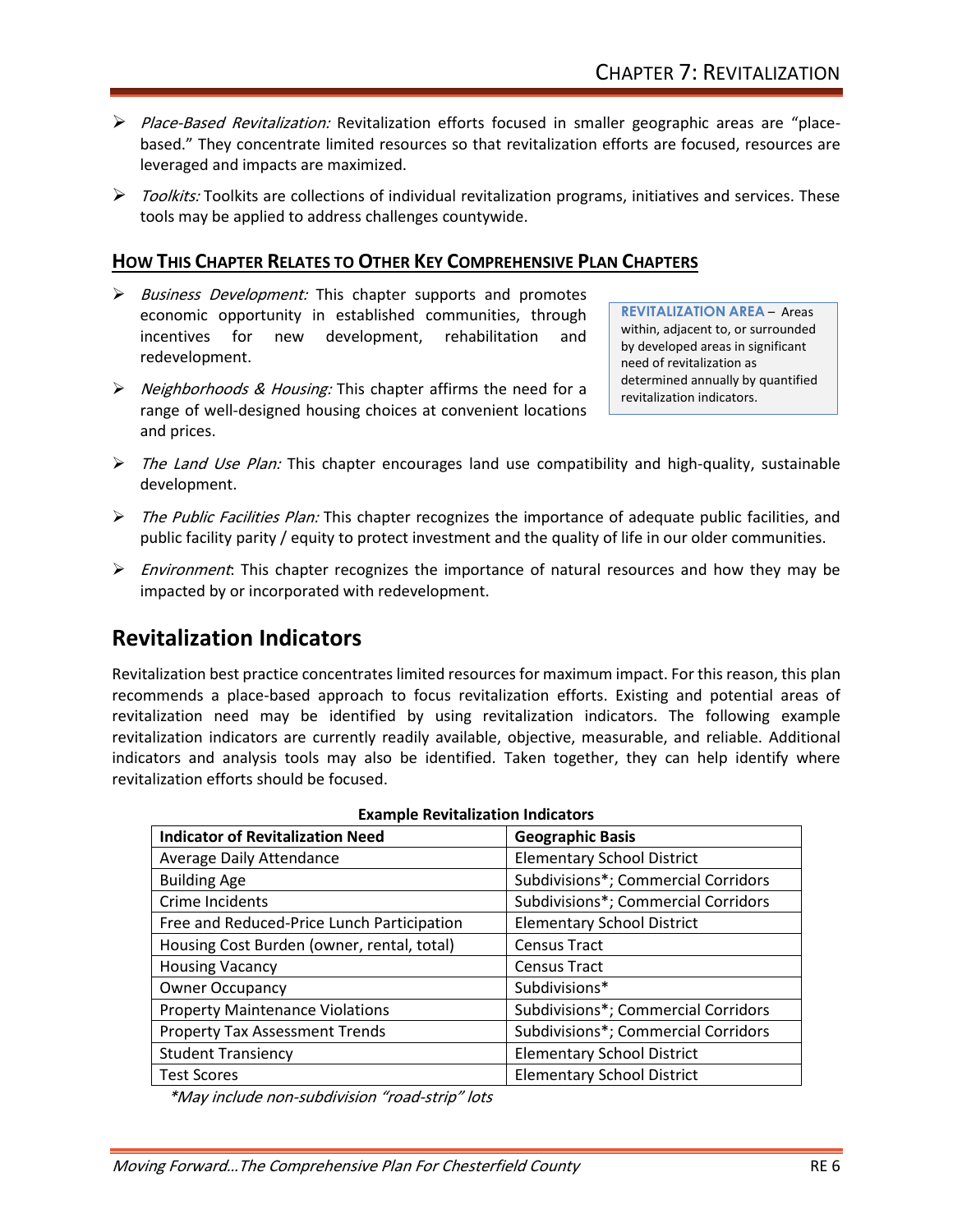Revitalization indicator data is updated and reviewed annually by Community Enhancement staff. Measures of revitalization progress, such as assessment and property maintenance trends, are best observed over time. Indicator and program effectiveness should be evaluated during the next Comprehensive Plan update, or as significant community changes occur.

### **RECOMMENDED APPROACH**

This plan provides a recommended revitalization approach based on:

- 1. Countywide efforts, generally emphasizing quality development and preservation.
- 2. Revitalization area efforts include countywide efforts, generally emphasizing public investment, property maintenance and community partnerships. These areas have an overall greater need for revitalization.
- 3. Special Area Plan efforts within revitalization areas include countywide and revitalization area efforts, generally emphasizing targeted development incentives and redevelopment. Special Area Plan geographies in older parts of the county often have concentrated revitalization needs.

# **Revitalization Themes**

Revitalization themes provide direction and focus, helping to accomplish revitalization goals and desired outcomes. They are the bridge between goals, desired outcomes and action. This chapter emphasizes:

- $\triangleright$  *Collaboration:* leveraging expertise, relationships and resources within the county organization
- $\triangleright$  *Community partnerships:* developing and leveraging community expertise, relationships and resources
- ➢ Coordination: providing a single point of contact and management of revitalization efforts
- ➢ Geographic focus: concentrating limited resources for maximum impact
- $\triangleright$  Market-driven solutions: understanding market trends and working with public and private-sector partners
- $\triangleright$  Property maintenance: preserving and protecting established communities
- $\triangleright$  *Public investment:* providing leadership and a catalyst for private investment
- $\triangleright$  Quality development: promoting private investment in and near established communities
- $\triangleright$  Redevelopment: promoting reinvestment in established communities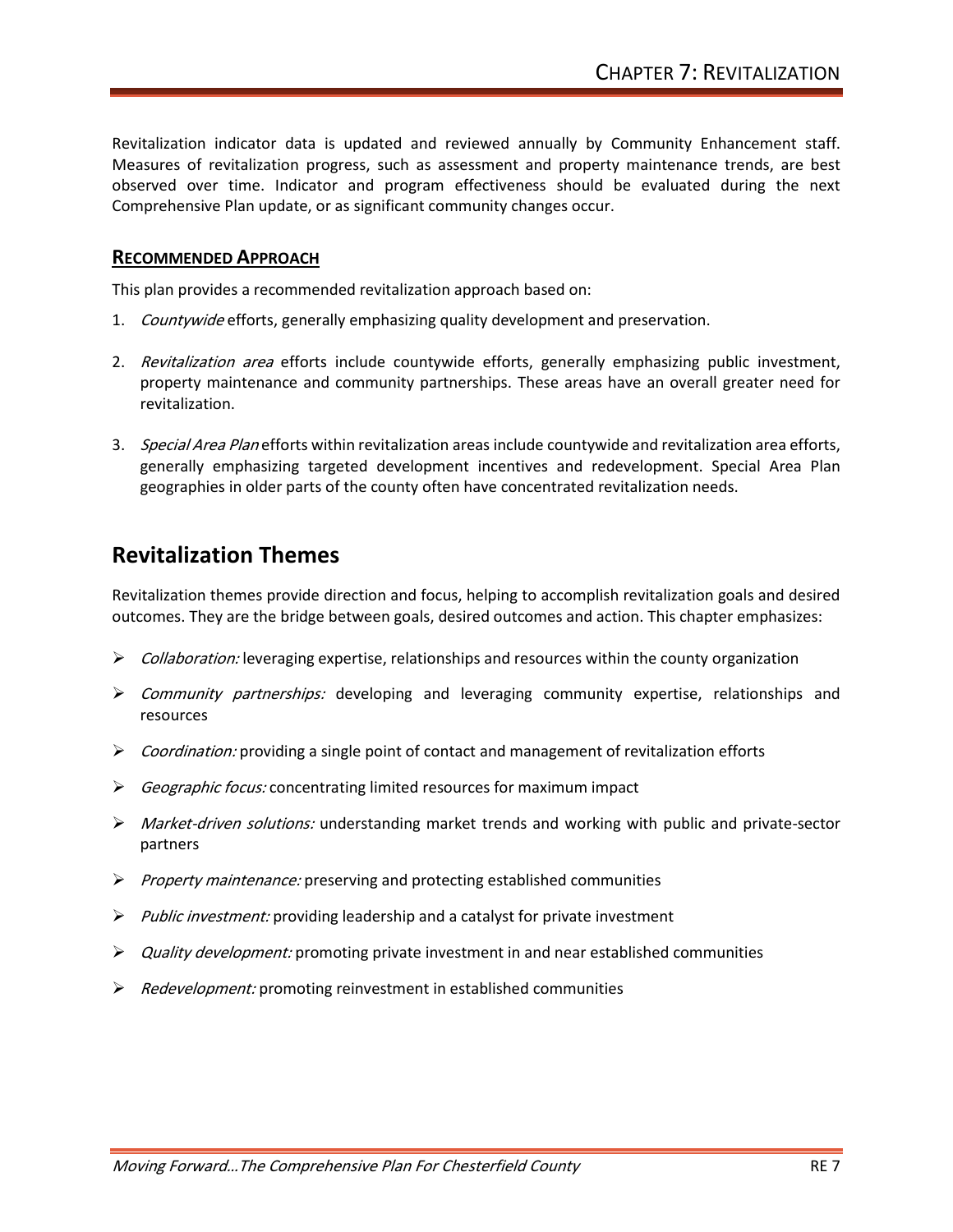# **Initiatives: The Revitalization Toolkit**

Initiatives are actions to achieve revitalization goals and outcomes. The following list of existing and proposed initiatives includes descriptions of how each tool works and contributes to revitalization, and provides recommendations for action. These initiatives offer a practical toolkit of revitalization solutions.

### **COMMUNITY PARTNERSHIPS**

➢ **Community Organization Support.** The county currently provides limited assistance to help develop and build the capacity of community organizations and seeks to engage community partners such as the Chamber of Commerce. This includes support for the ROCC, asset-based community development (ABCD) initiatives and a community association database.

In the past, the Planning Department staffed a Community Enhancement program that offered close assistance to residents seeking to establish or strengthen neighborhood associations. These tools promote connected communities by empowering residents, as well as business and community organizations, to be effective partners in revitalization. This tool should be strengthened and expanded in revitalization areas.

➢ **Volunteer Coordination.** Revitalization work is most effective when it leverages the efforts and resources of community partners (e.g., citizens, associations, organizations, groups and businesses). Coordination of such work requires awareness of revitalization needs and the volunteer resources that may address such needs, and management of reliable means to effectively connect the two. Existing county volunteer coordination programs for revitalization should improve communication, forge better connections to address difficult situations and leverage resources of community partners. This tool would promote communities that are connected, by empowering citizens and community organizations to be effective revitalization partners. This tool should be strengthened and expanded for revitalization areas.

### **FUNDING**

- ➢ **Community Development Authorities (CDAs).** The Code of Virginia (§ 15.2-5152 et seq.) allows a locality to create a CDA upon petition by landowners in a proposed CDA area. The county currently has three CDAs, one of which serves the Stonebridge project. CDAs may provide public infrastructure supporting new development or redevelopment, and issue bonds to finance such improvements. Bond servicing may be funded through tax increment (i.e., increased real estate tax revenues resulting from property improvements) or special assessments. This tool promotes communities that are attractive, clean, convenient, safe, thriving and well-planned, by providing equitable access to excellent public facilities, infrastructure and services, as well as economic opportunity and private investment. This tool should be prioritized for major redevelopment projects in Special Area Plan geographies located within revitalization areas.
- ➢ **CDBG Funding.** CDBG is a federal grant program that is geographically restricted to benefit certain lower income areas. Funding availability is limited and subject to variable annual federal appropriation. The county administers this program, providing annual competitive grants to county and non-profit agencies. Funds may be used for public improvements, infrastructure, housing rehabilitation and public services. This tool promotes communities that are attractive, clean, convenient, safe, thriving and well-planned, by providing equitable access to excellent public facilities, infrastructure and services, as well as promoting economic opportunity and private investment. This tool should be prioritized for use in revitalization areas.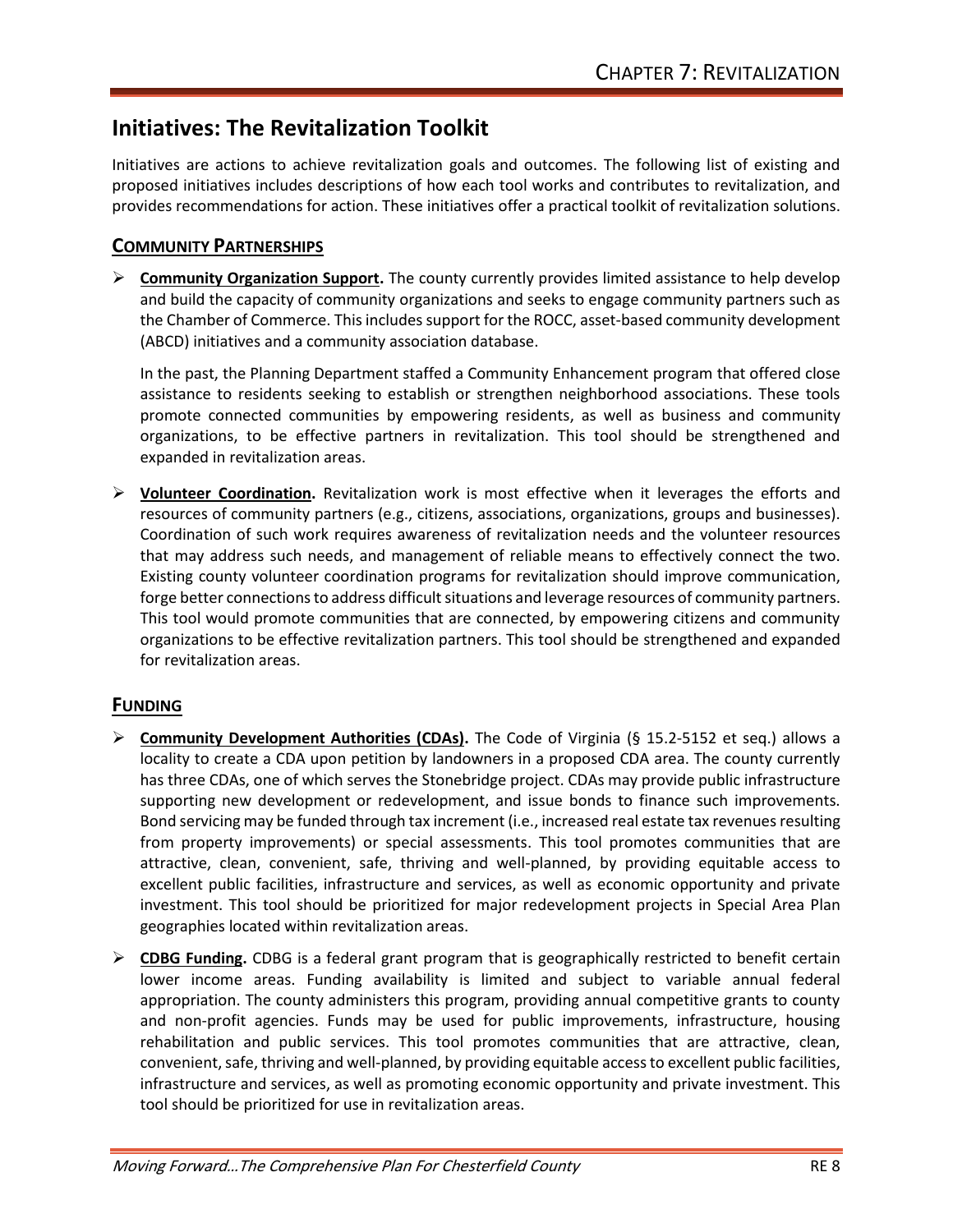- ➢ **HOME Funding.** HOME is a federal grant program geographically restricted to benefit certain lower income areas. Funding availability is limited and subject to variable annual federal appropriation. The county administers this program, providing annual competitive grants to county and non-profit agencies. Funds may be used for programs promoting home ownership, rental assistance and housing rehabilitation. This tool promotes communities that are attractive and convenient, by preserving and protecting the quality of life and by encouraging equitable access to housing opportunities. This tool should be prioritized for use in revitalization areas.
- ➢ **Housing Rehabilitation Grants and Loans.** Through the CDBG and HOME programs, the county works with third party non-profit agencies to provide housing rehabilitation assistance in certain lowerincome areas. This support has been limited, typically reaching only a few dozen properties each year. Lower income households often lack up-front capital or the ability to access credit necessary to finance significant rehabilitation work. Tools such as the rehabilitation tax exemption provide a "back end" incentive for such work, but do not address up-front capital needs. One possible solution to address this need would be to expand rehabilitation grant funding. Additionally, the county could seek to provide rehabilitation loans, such as a revolving loan program to be funded by the county and managed by a non-profit housing partner. This These options would require identifying additional funding sources. Rehabilitation grants and loans may help prevent blight and decline. This tool would promote communities that are attractive, resilient and stable, by maintaining and improving property values. The county should expand funding for rehabilitation grants and evaluate offering rehabilitation loans in Special Area Plan geographies located in revitalization areas.
- ➢ **Housing Trust Fund.** Housing trust funds are distinct funds established by city, county or state governments that receive ongoing dedicated sources of public funding to support the preservation and production of affordable housing and increase opportunities for families and individuals to access decent affordable homes. Housing trust funds systemically shift affordable housing funding from annual budget allocations to the commitment of dedicated public revenue. While housing trust funds can also be a repository for private donations, they are not public/private partnerships, nor are they endowed funds operating from interest and other earnings. Housing trust funds promote convenient, stable and thriving neighborhoods, by encouraging equitable access to a range of quality housing opportunities. This tool should be considered countywide.
- ➢ **Revolving Loan Fund.** As the name implies, monies are intended to revolve out of the Fund in the form of short-term loans to entities acquiring land and back into the Fund through fundraising efforts of the acquiring organizations. For instance, a land trust requiring immediate cash in order to purchase an important property could borrow from the Fund and then repay the full amount with interest over a predetermined period of time through a capital fundraising drive. All loans from the Fund must be repaid in full with interest in order to preserve the value of the Fund. This tool promotes communities that are attractive, clean, convenient, safe, thriving and well-planned, by providing equitable access to excellent public facilities, infrastructure and services, as well as economic opportunity and private investment. This tool should be considered countywide.
- ➢ **Service Districts.** The Code of Virginia (§ 15.2-2400 et seq.) allows localities to create service districts by ordinance, to levy additional property taxes to fund in-district improvement and maintenance of public services such as infrastructure, sidewalks and streetscaping. The seed money for such improvements may be financed by bonds or other sources. The county has used service districts to fund limited extensions of utility systems in existing developed areas, as well as for streetscape beautification and maintenance. This tool promotes communities that are attractive, clean, convenient, safe, thriving and well-planned, by providing equitable access to excellent public facilities,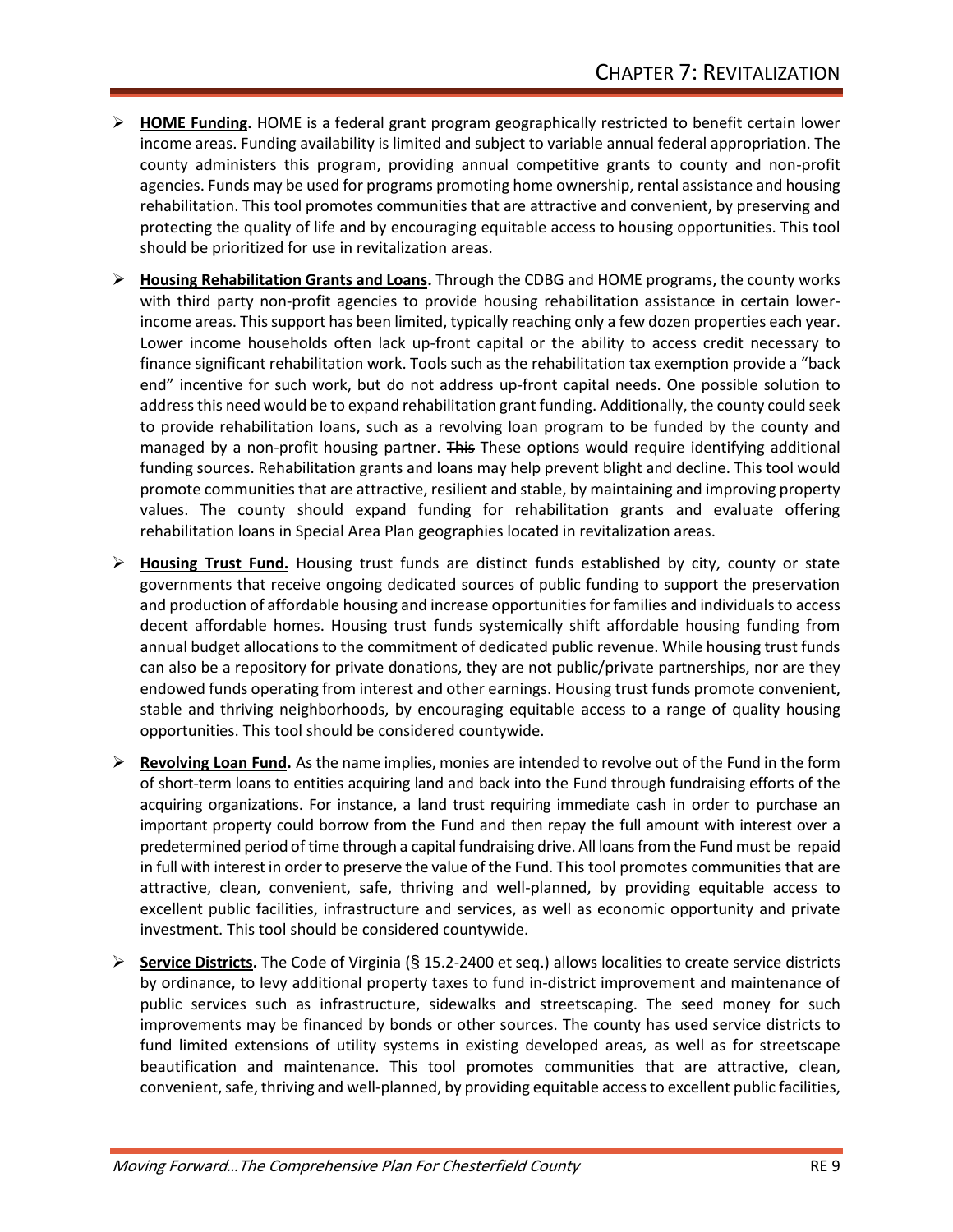infrastructure and services, as well as by promoting economic opportunity and private investment. This tool should be considered for Special Area Plan geographies located within revitalization areas.

➢ **Tax Increment Financing (TIF).** The Code of Virginia (§ 58.1-3245 et seq.) allows localities to adopt an ordinance designating a development project area, and to earmark anticipated increases in tax revenues from such an area to pay the debt service issued to finance public improvements.

TIF is a classic redevelopment tool designed to finance public infrastructure and facilities, to encourage private reinvestment. This tool promotes communities that are attractive, clean, convenient, safe, thriving and well-planned, by providing equitable access to excellent public facilities and infrastructure, as well as by promoting economic opportunity and private investment. This tool should be considered for Special Area Plan geographies located within revitalization areas.

➢ **Tax Increment Financing (Synthetic TIF).** A synthetic TIF is a variation of traditional tax increment financing (TIF) that uses anticipated increases in tax revenues from a specific project (instead of a geographic district) to pay the debt service used to finance public improvements. This tool promotes communities that are attractive, clean, convenient, safe, thriving and well-planned, by providing equitable access to excellent public facilities and infrastructure, as well as by promoting economic opportunity and private investment. This tool should be considered for Special Area Plan geographies located within revitalization areas.

#### **INITIATIVES AND PROGRAMS**

- ➢ **Business Incentives.** County business incentive programs include Technology Zones, small business assistance and rehabilitation tax exemptions. These tools promote a thriving community, through economic opportunity and private investment. These programs should continue, with marketing targeted for revitalization areas.
- ➢ **Community Land Trusts (CLTs).** CLTs are nonprofit, community-based organizations designed to develop and maintain permanently affordable homeownership opportunities for low and moderateincome households. The Maggie Walker CLT currently operates in the county. The CLT creates singlefamily homes that are sold to qualified buyers while retaining ownership of the land beneath the houses. When a homeowner sells, the CLT and the homeowner "share" the equity created by the increase in market value. The CLT's share stays in the house and is not added to the sales price. This keeps the home affordable to future qualified homebuyers. The CLT model requires only one subsidy at the start and then makes that home affordable to all future purchasers without additional subsidy. CLTs promote convenient, stable and thriving neighborhoods, by encouraging equitable access to a range of quality housing opportunities. This tool should be considered countywide.
- ➢ **Fee Waivers.** The Technology Zone program currently provides application fee waivers for zoning, site plan, and permits for commercial and industrial projects in five current Technology Zones (which significantly overlap with revitalization areas). In addition, there is a partial credit available for water and wastewater connection fees, equal to the minimum connection fee for water and wastewater service for such uses. Fee waivers are an important incentive that helps mitigate the perceived risk of private investment in areas needing revitalization. Currently, fee waivers are not provided for residential projects. Such tools promote communities that are thriving, by encouraging economic opportunity and private investment. Residential fee waivers should be considered as a targeted incentive for Special Area Plan geographies located within revitalization areas.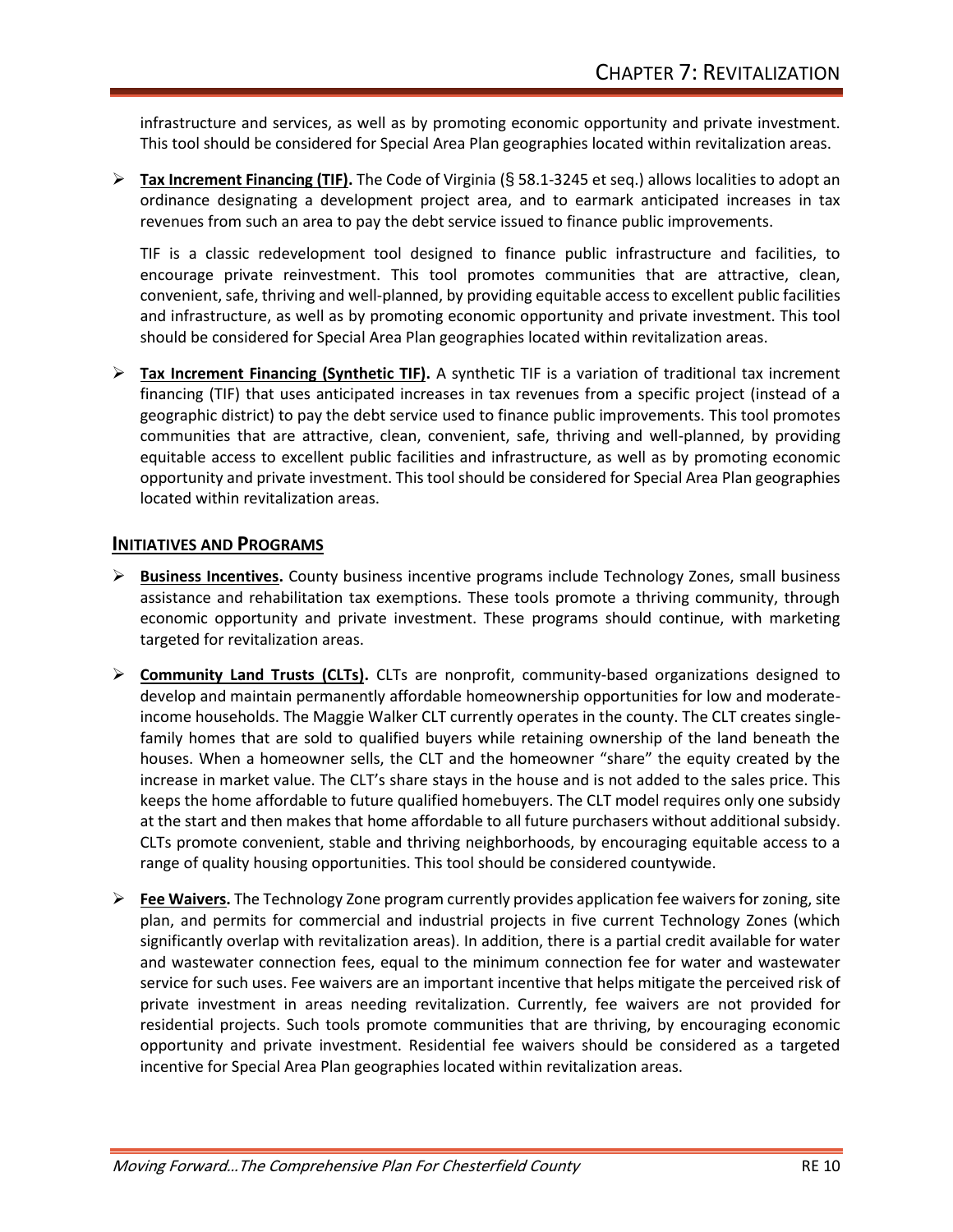- ➢ **Historic Tax Credits.** Federal and state income tax credits are available for rehabilitation of certain historic structures. The county could encourage use of this tool by participating in the creation of historic districts and/or listing of individual properties on the historic register. There are currently 67 properties in the county that have local, state, and/or federal historic designation. This tool promotes communities that are attractive, resilient and stable, by maintaining and improving property values. The county should evaluate use of this tool countywide.
- ➢ **Housing Rehabilitation Zones.** The Code of Virginia (§ 36-55.64) allows localities to create, by ordinance, housing rehabilitation zones, each with a maximum term of ten years. Such zones are intended to encourage residential development, rehabilitation and redevelopment in revitalization areas. State law allows a locality to provide targeted incentives in housing rehabilitation zones (e.g., development application fee reductions, permit process simplification and special development standards). This tool promotes communities that are convenient, thriving and well-planned, by encouraging economic opportunity and private investment. This tool should be considered for Special Area Plan geographies located within revitalization areas.
- ➢ **Land Bank.** The Code of Virginia (§ 15.2-7501) allows localities to create by ordinance an entity (such as an authority or a corporation) for the purpose of assisting the locality in converting vacant, abandoned, and tax delinquent properties into productive use. Land banks may strategically acquire title to problem properties, eliminate their liabilities, and transfer these properties to new, responsible owners for development or redevelopment. This tool can promote communities that are convenient, thriving and well-planned, through economic opportunity and private investment. This tool should be considered countywide.
- ➢ **Low Income Housing Tax Credit (LIHTC).** LIHTC is a federal tax credit program, administered in Virginia by the Virginia Housing Development Authority (VHDA). LIHTC encourages the development of affordable rental housing by providing developers a federal income tax credit. This tool provides an incentive for private investors to participate in the construction and rehabilitation of housing for lowincome families. These tax credits are awarded on a competitive basis which favors applications supported by the locality. Projects must provide a minimum percentage of units that are affordable to lower income households, resulting in a mix of market rate and below-market rate units in the same development. Additionally, this approach can help deconcentrate affordable housing units. This tool promotes communities that are convenient, thriving and well-planned, by encouraging economic opportunity and private investment. LIHTC is potentially available countywide.
- ➢ **Opportunity Zones.** Opportunity Zones allow investors to receive federal tax benefits on currently unrealized capital gains by investing those gains (through development or redevelopment projects) in qualified census tracts (Opportunity Zones). Four census tracts in the county have been federally designated as Opportunity Zones: two tracts generally located between Rt. 76 and Hull Street Road, along Rt. 150, one tract in the Bellwood area adjacent to Rt. 1, and one tract in the Ettrick area. This tool promotes communities that are convenient, thriving and well-planned, by encouraging economic opportunity and private investment. This tool is currently limited by federal law to four census tracts.
- ➢ **Proactive Rezoning.** The county may proactively rezone property to better position property for development or redevelopment, to incentivize private investment. This tool promotes communities that are well-planned, by promoting economic opportunity and private investment. This tool should be considered for use in Special Area Plan geographies located within revitalization areas.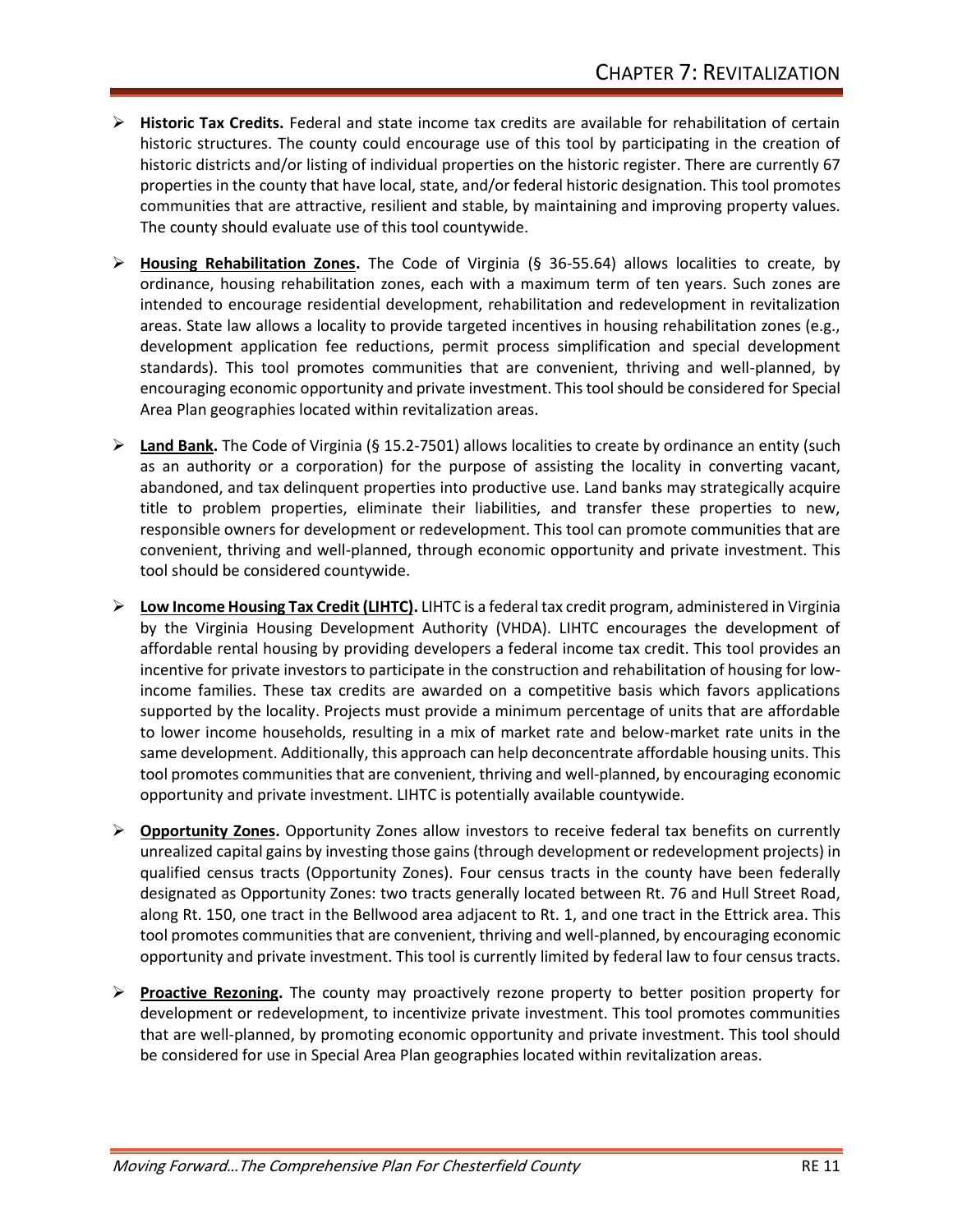- ➢ **Regulatory Relief.** The county may encourage new development, redevelopment and rehabilitation through various forms of regulatory relief. Regulatory relief may address development standards, process requirements and/or permit and application fees. Such relief may encourage development flexibility while maintaining quality development that is sustainable and beneficial to areas in need of revitalization. This tool can promote communities that are convenient, thriving and well-planned, through economic opportunity and private investment. This tool should be considered for Special Area Plan geographies located in revitalization areas.
- ➢ **Rehabilitation Tax Exemptions.** The county offers partial property tax exemptions based on the increased assessed value of improvement or replacement of older buildings. This tool was improved in 2016 to allow longer exemption terms and to simplify the application process. Rehabilitation tax exemptions may be used for residential, commercial, mixed-use and industrial structures. While this program is infrequently used at present, it could potentially help prevent blight and decline through expanded advertising and marketing. This tool promotes communities that are attractive, resilient and stable, by maintaining and improving property values. The county should expand public awareness and access to this existing program, as a countywide tool to encourage preservation.
- ➢ **Tax Abatements for New Construction.** The Code of Virginia (§ 58.1-3219.4) allows localities to adopt an ordinance to provide partial real estate tax abatements for new construction in designated redevelopment, conservation or rehabilitation districts. This concept is similar to rehabilitation tax exemptions, except that it would apply to new construction. This tool could serve as a powerful incentive for private investment. It may have property tax revenue implications that should be carefully evaluated. This tool would promote communities that are thriving by promoting economic opportunity and private investment. This tool should be considered for Special Area Plan geographies located in revitalization areas.

### **PROPERTY MAINTENANCE**

- ➢ **Blight Abatement.** The Building Inspection Department currently manages unsafe and derelict building removal and spot blight abatement programs. These programs enable removal of dangerous and severely blighted structures. The county funds these programs, obtaining eventual reimbursement through property liens. Blight abatement is an important tool to prevent dilapidation and address safety concerns. These tools promote attractive and safe neighborhoods, by protecting the quality of life and by maintaining and improving property values. These programs should be expanded within revitalization areas.
- ➢ **Bulky Waste Removal.** The county has provided limited assistance to neighborhoods located in CDBG eligible areas, using CDBG funds for roll-off dumpster delivery, removal and bulky waste disposal. This program relies on the request, participation and labor of residents, and results in waste removal that helps improve property maintenance. Bulky waste removal can help prevent blight and decline. This tool promotes attractive and clean communities, by protecting and preserving the quality of life. This program should be expanded, with emphasis given to neighborhoods experiencing significant property maintenance issues within revitalization areas.
- ➢ **Homeowner Education.** Homeowner education programs inform and equip first-time homebuyers and existing homeowners to successfully maintain their homes. Educational content typically includes topics such as preventive maintenance, budgeting and homeownership responsibilities.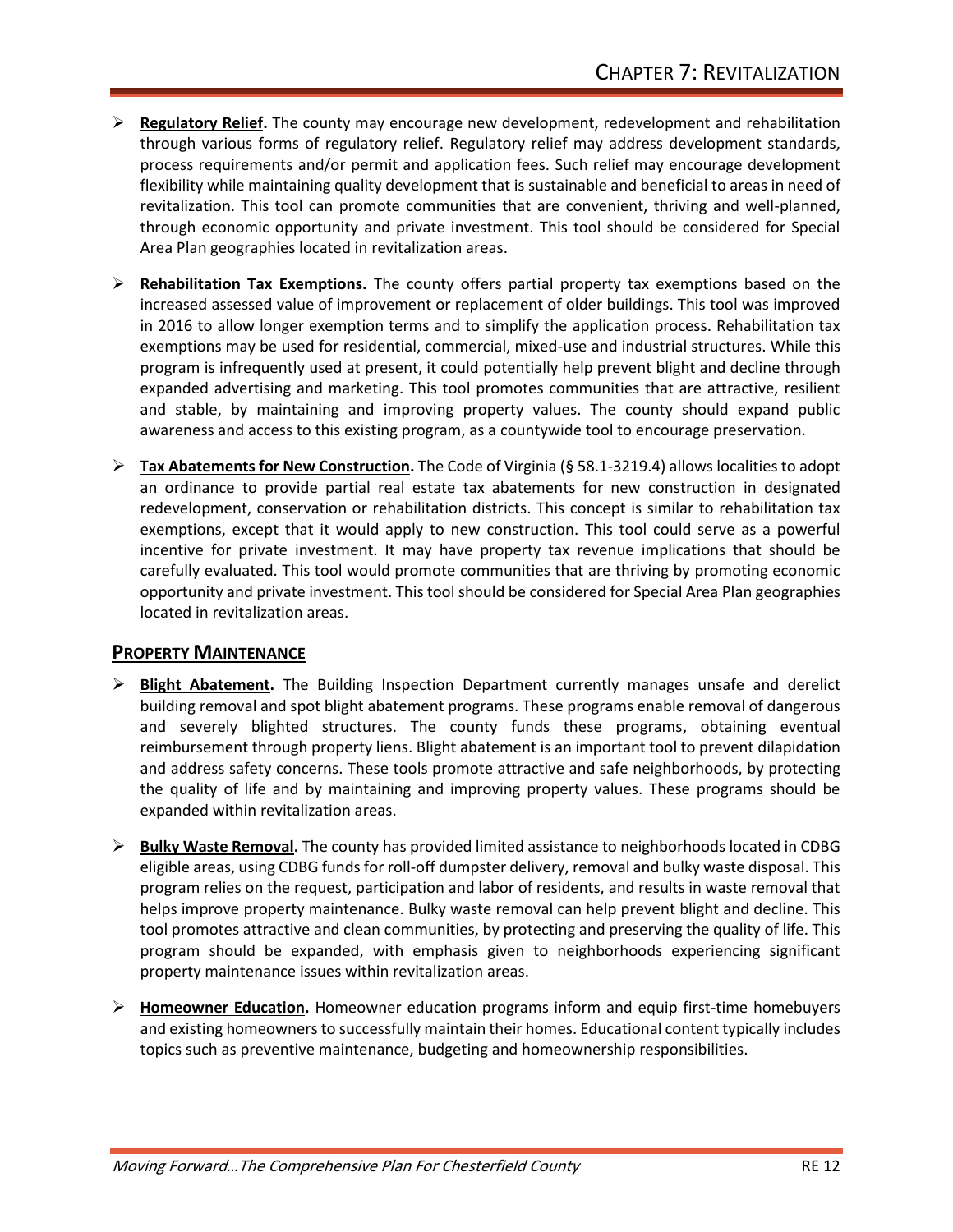These programs may be offered in a variety of instructional formats and approaches, by the county and/or third-party providers. Homeowner education may help prevent blight and decline. This tool promotes attractive, clean and stable communities and maintenance of property values. This would be a new program, and should be offered countywide as a priority tool to encourage preservation.

- ➢ **Proactive Property Maintenance Inspections.** The county currently has two well-established proactive property maintenance inspection programs. These generally target older neighborhoods with significant property maintenance issues. The Neighborhood Enhancement program proactively canvasses entire neighborhoods for property maintenance code violations, focusing on exterior structural problems and a limited range of property violations. The proactive code compliance program applies to certain CDGB-eligible areas, focusing on non-structural property maintenance violations. Proactive property maintenance inspections are an important tool to prevent blight and decline. This tool promotes communities that are attractive, clean, safe and stable, by maintaining and protecting property values. This preservation tool should be strengthened in revitalization areas.
- ➢ **Property Maintenance Requirements**. Subject to the limitations of the Virginia Uniform Statewide Building Code, the county may encourage improved property maintenance by adopting and enforcing more stringent property maintenance requirements. Such action would likely require additional funding for inspection and enforcement activities, and/or reprioritization of existing inspection and enforcement activities. This tool promotes communities that are attractive, clean, safe and stable, by maintaining and protecting property values. This preservation tool should be considered for use countywide.
- ➢ **Reactive Property Maintenance Inspections.** The county has established countywide reactive (i.e., based on resident complaint) property maintenance programs to address violations of the Virginia Property Maintenance Code, the Building Code, and the Zoning Code; as well as violations of other code issues such as tall grass and inoperable vehicles. Reactive property maintenance inspections are an important tool to prevent blight and decline. This tool promotes communities that are attractive, clean, safe and stable, by maintaining and protecting property values. This preservation tool should be continued countywide.
- ➢ **Rental Property Maintenance.** Reactive and proactive property maintenance inspection programs also apply to renter-occupied properties. In addition, renters may file complaints for building and/or property maintenance violations. The Police Department also works closely with apartment managers to promote safe, quality living environments. Rental property maintenance is important to prevent decline and blight. These tools promote communities that are attractive, clean, safe and stable, by maintaining and protecting property values. This tool should be continued countywide. The county should expand public awareness of existing services.

### **PUBLIC INVESTMENT**

➢ **Public Facility and Infrastructure Investment.** The county plans the funding for public facility and infrastructure investment through the Capital Improvements Program (CIP). The CIP covers three main categories: general government, schools and utilities. Through the strategic allocation of limited funding, the CIP can encourage new development, improvement, reinvestment and/or the replacement of existing public facilities and infrastructure. This tool may promote facility equity and serve as a catalyst for private investment.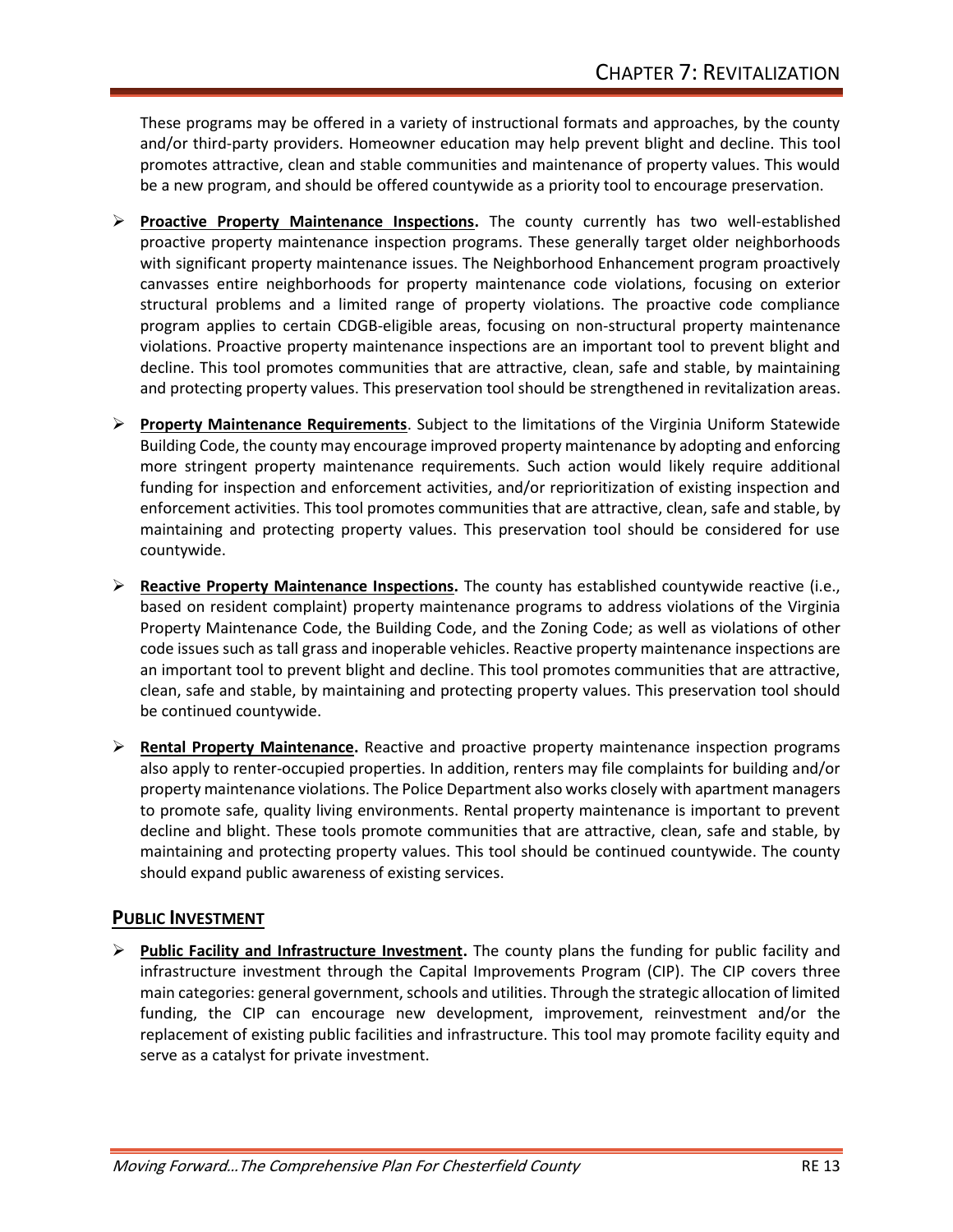This tool promotes public investment and quality development and redevelopment, through equitable access to public facilities and infrastructure. This tool should continue to focus investment in revitalization areas.

➢ **Streetscape and Gateway Improvements.** Streetscape improvements may include landscaping, community signs, bike and pedestrian ways, and decorative lighting in the public right-of-way. Gateways are the highly visible points of entry to the county, typically located at or near highway interchanges. Such areas are state-maintained to a minimum standard, unless other maintenance arrangements are made (e.g., through Service Districts). Improvement of these areas could promote a significant positive visual impact. Successful improvement projects require initial funding, design, planning, installation, project and contract management and formal long-term maintenance mechanisms (including funding). The county has pursued a few streetscape and gateway improvement projects in the past; however, these projects have been limited due to funding and the need for long-term maintenance. This tool promotes communities that are attractive and clean. This tool should be considered for revitalization areas and Special Area Plan geographies located within revitalization areas.

### **OTHER REVITALIZATION TOOLS**

- ➢ **Development Standards.** Development standards may contribute to revitalization by encouraging high-quality development. This tool may promote thriving and well-planned communities, by promoting economic opportunity and private investment. This tool should be carefully considered for Special Area Plan geographies located within revitalization areas.
- ➢ **Environmental Revitalization**. The county promotes revitalization of environmental resources such as streams, ponds and reservoirs, as part of efforts to protect local water quality and the Chesapeake Bay. In addition, county efforts to support economic opportunity and revitalization incentivizes infill development and redevelopment. These improvements typically occur in developed areas, and provide opportunities to preserve and improve water quality in comparison to traditional greenfield development by incorporating innovative development features such as low-impact design and minimizing impervious surfaces. This tool may promote clean and resilient communities by preserving and protecting the quality of life. This tool should be continued countywide.
- ➢ **Redevelopment.** Redevelopment is an often-complicated process involving issues such as land assembly, demolition, environmental remediation, project design, land use entitlements, developer selection, contract management, infrastructure improvement, creative financing and marketing. Successful large-scale redevelopment projects require specialized expertise and project management capacity. While the county has participated in a few redevelopment projects (such as the redevelopment of the former Cloverleaf Mall property), such work has been largely reactive and project-specific. The county does not currently have the capacity for ongoing, proactive redevelopment project management. Redevelopment is an important revitalization tool to address the difficult challenges of bringing new life to existing larger developments. Redevelopment is also a national best practice to address blight and decline. This tool promotes communities that are thriving by promoting economic opportunity and private investment. This tool should be developed with emphasis on building organizational capacity and identifying funding streams.
- ➢ **Revitalization Coordination.** Community Enhancement staff can provide a single point of contact and coordination for countywide revitalization efforts. This function supports and furthers the desired outcomes and goals of this plan. This tool should be continued and strengthened countywide.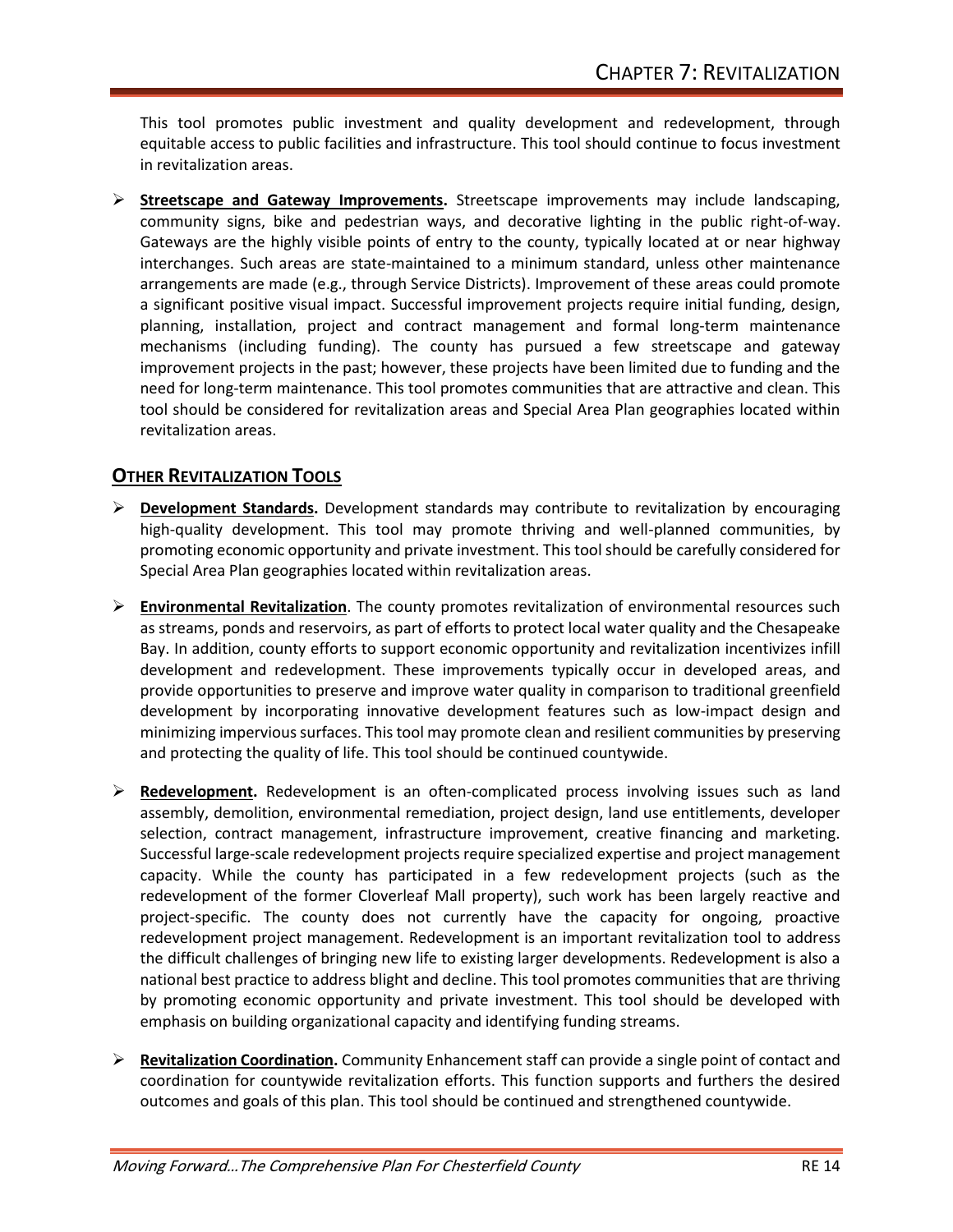- ➢ **Revitalization Information.** Community Enhancement staff manage revitalization information resources, including best practice research, revitalization databases and citizen self-service information resources. This work should be expanded to include program evaluation of revitalization indicators, initiatives, and outcomes. These tools support and further the desired outcomes and goals of this plan, by improving citizen awareness and access to existing program and services. These tools should be continued and strengthened to benefit revitalization efforts countywide.
- ➢ **Safety Programs.** Public Safety departments provide numerous countywide community safety programs, including neighborhood and business watch, apartment safety liaison, Crime Prevention Through Environmental Design (CPTED), fire safety instruction, Citizen Academies and the Community Emergency Response Team (CERT). These tools promote safe communities by empowering citizens to be effective revitalization partners. These programs should continue, with marketing targeted for revitalization areas.
- ➢ **Specific Area Plans.** Community Enhancement staff participate on Specific Area Plan project teams. This tool promotes well-planned communities, protecting the quality of life and promoting quality private and public investment. This program should be continued, with emphasis given to appropriate strategic initiatives for Specific Area Plan geographies located within revitalization areas.
- ➢ **Zoning Case Review.** Community Enhancement staff review zoning cases when there is a demonstrable revitalization need or benefit. This tool promotes well-planned communities, by protecting the quality of life and promoting quality private investment (as discussed in greater detail later in this chapter). This program should be continued, focused on revitalization areas.

# **Zoning Case Review Guidance**

Community Enhancement staff will review the merits of individual zoning cases by using objective criteria – such as the revitalization indicators listed on page RE 6 -- when there is a demonstrable revitalization need or benefit. This review should have the following objectives:

- 1) Zoning should encourage substantial improvement compared to current conditions. Each project should promote development quality and long-term sustainability that is, on balance, superior to existing surrounding development conditions.
- 2) Zoning should encourage development that protects area investment.
- 3) Zoning should be consistent with other revitalization objectives and efforts.
- 4) Zoning review depends on context different areas have different conditions and needs.
- 5) Development may require further regulatory relief such as variances and waivers. Revitalization project review focuses on the larger goals of revitalization, not strict regulatory compliance.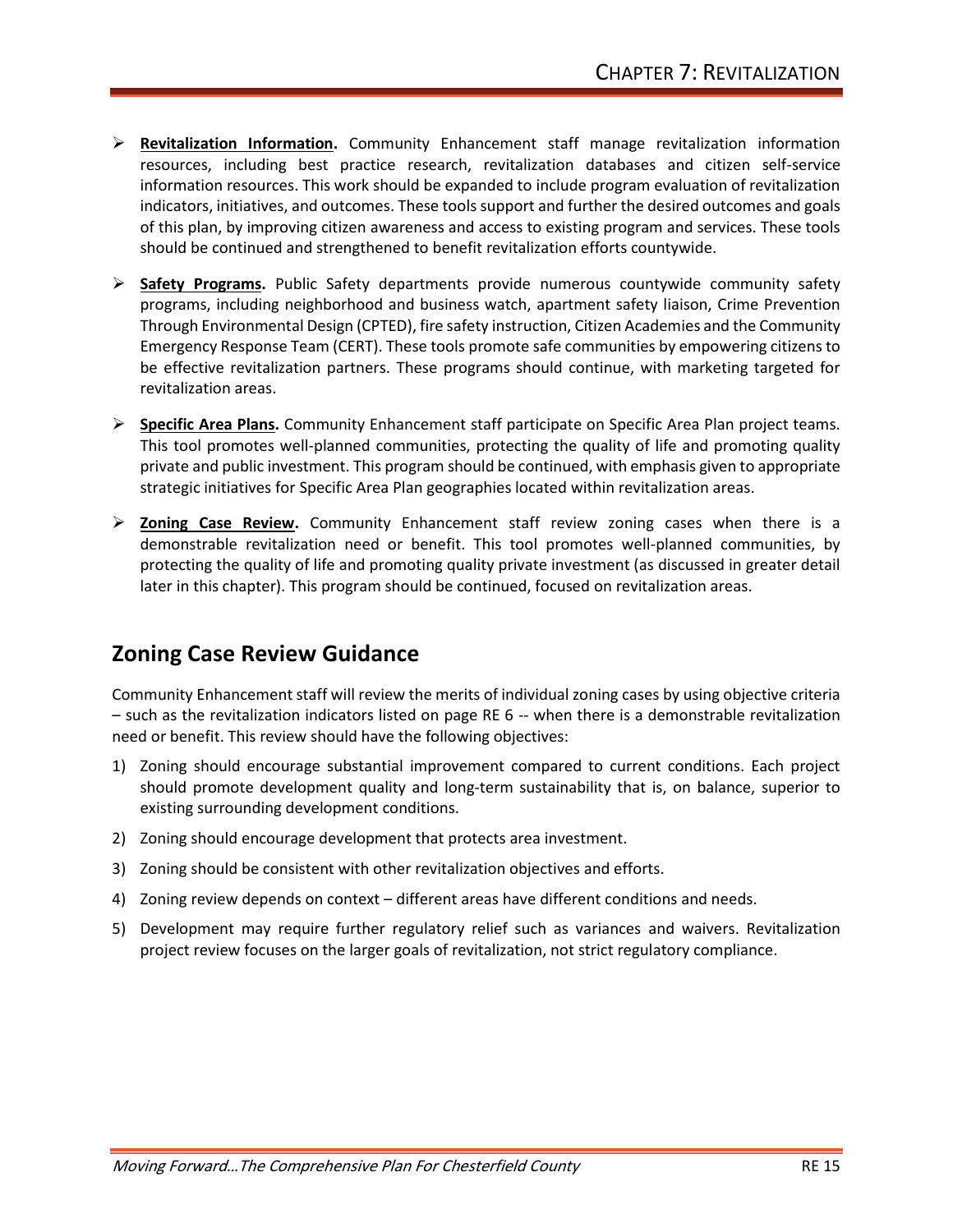# **Implementation Guidance**

Implementation of this chapter is guided by the county, is the shared responsibility of the county and community partners, and requires sustained effort and the dedication of resources. The following Implementation Matrix provides implementation guidance for each revitalization tool. It indicates and/or recommends:

- ➢ **Focus**: Where the initiative best fits -- countywide, revitalization areas and/or Specific Area Plan geographies. This recommendation is based on the principle of geographically focusing limited resources in areas of highest need, to achieve maximum impact. However, the use of initiative/revitalization tools may also be appropriate anywhere in the county.
- ➢ **Program Status / Recommendation**: Whether the tool is existing, needs to be created, needs to be continued and/or needs to be expanded or improved.
- ➢ **Priority**: When the tool should be implemented, based on feasibility and likely impact – listed from 1 (immediate) to 3 (intermediate term).
- ➢ **Funding**: Potential funding source(s) for each tool, where known. Stable funding sources beyond county government should be emphasized.

**RHA** – A political subdivision of the Commonwealth of Virginia for general purposes of removing blight and improving blighted areas, through development and redevelopment of housing, public facilities, commercial and other buildings; managing federal housing assistance programs; issuing bonds; making grants and loans; and forming partnerships.

**CDC** – A not-for-profit organization incorporated for programs, services and activities that promote and support community development.

**CHDO** – A private nonprofit community-based organization that develops affordable housing.

**CBDO** – A private nonprofit or forprofit community-based organization that carries out neighborhood revitalization, community economic development, or energy conservation projects.

It should also be noted that there are many possible funding and delivery approaches for various revitalization initiatives. These may include sole and/or shared funding and delivery by:

- Chesterfield County
- Quasi-governmental authorities (such as CDAs, Economic Development Authorities and Redevelopment / Housing Authorities (RHAs))
- Community development entities, such as community development corporations (CDCs), community housing development organizations (CHDOs), and community-based development organizations (CBDOs)
- Civic organizations
- Neighborhood associations
- Contract management by a private company

Finally, revitalization needs may vary by location, timeframe and other factors. Implementation should be flexible to respond to unique needs and changing circumstances.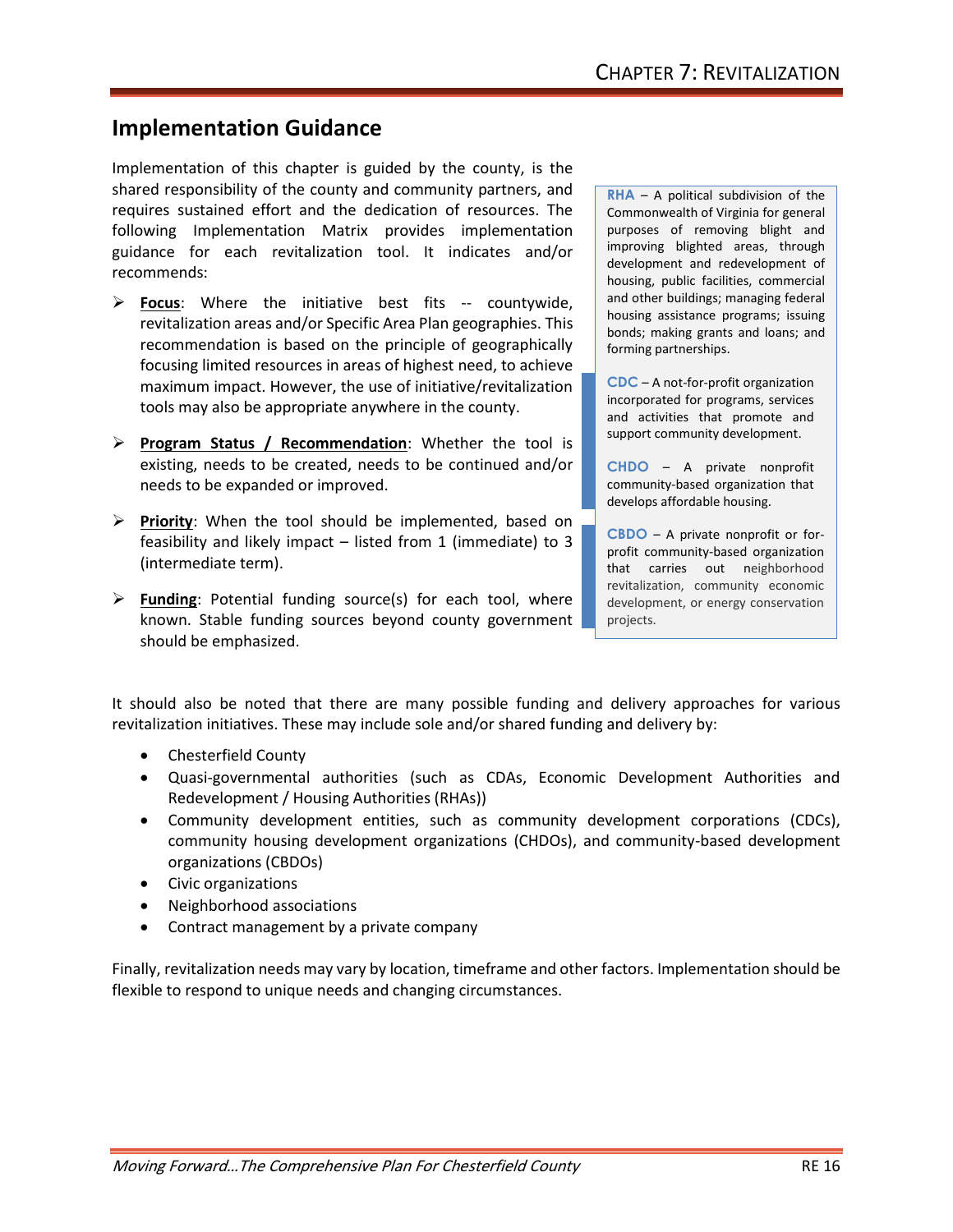# **Implementation Matrix**

|                                            |                    | Geographic                  |                    | Program Status /   |             |                  |                    |                         |                                              |
|--------------------------------------------|--------------------|-----------------------------|--------------------|--------------------|-------------|------------------|--------------------|-------------------------|----------------------------------------------|
|                                            |                    | Focus*                      |                    | Recommendation     |             |                  |                    |                         |                                              |
| Initiative /<br><b>Revitalization Tool</b> | Countywide         | <b>Revitalization Areas</b> | Special Area Plans | Existing Program   | New Program | Continue Program | Expand/Improve     | Priority**              | <b>Potential</b><br><b>Funding</b><br>Source |
| <b>Affordable Housing</b>                  | X                  | X                           | X                  | X                  |             | Χ                | $\pmb{\mathsf{X}}$ | $\overline{2}$          | To Be Determined                             |
| <b>Blight Abatement</b>                    |                    | $\pmb{\mathsf{X}}$          | $\pmb{\mathsf{X}}$ | Χ                  |             | Χ                | $\pmb{\mathsf{X}}$ | $\overline{2}$          | <b>General Fund</b>                          |
| <b>Bulky Waste Removal</b>                 |                    | X                           | $\pmb{\mathsf{X}}$ | X                  |             | Χ                | $\pmb{\mathsf{X}}$ | $\mathbf 1$             | CDBG; General Fund                           |
| <b>Business Incentives</b>                 |                    | X                           | Χ                  | X                  |             | X                | $\pmb{\mathsf{X}}$ | $\mathbf{1}$            | To Be Determined                             |
| <b>Community Development Authorities</b>   |                    |                             | $\pmb{\mathsf{X}}$ | X                  |             | X                | $\pmb{\mathsf{X}}$ | $\overline{3}$          | Assessments                                  |
| <b>CDBG Funding</b>                        |                    | $\pmb{\mathsf{X}}$          | $\pmb{\times}$     | X                  |             | X                |                    | $\mathbf 1$             | Federal                                      |
| <b>Community Land Trust</b>                | X                  | $\pmb{\mathsf{X}}$          | $\pmb{\mathsf{X}}$ |                    |             | X                |                    | $\mathbf{1}$            | CDBG; TBD                                    |
| <b>Community Organization Support</b>      |                    | X                           | X                  | X                  |             | X                | X                  | $\overline{2}$          | To Be Determined                             |
| <b>Development Standards</b>               |                    |                             | $\pmb{\mathsf{X}}$ | Χ                  |             | X                | $\pmb{\mathsf{X}}$ | $\overline{2}$          | N/A                                          |
| <b>Environmental Revitalization</b>        | X                  |                             |                    | Χ                  |             | Χ                |                    | $\mathbf{1}$            | General Fund                                 |
| Fee Waivers                                |                    |                             | X                  | X                  |             | Χ                | X                  | $\overline{2}$          | $N/A***$                                     |
| <b>Historic Tax Credits</b>                | $\underline{X}$    | х                           | х                  |                    | X           |                  |                    | 3                       | N/A                                          |
| <b>HOME Funding</b>                        |                    | $\pmb{\mathsf{X}}$          | $\pmb{\mathsf{X}}$ | X                  |             | Χ                |                    | $\mathbf{1}$            | Federal                                      |
| <b>Homeowner Education</b>                 | X                  | Χ                           | $\pmb{\mathsf{X}}$ |                    | Χ           |                  |                    | $\mathbf{1}$            | To Be Determined                             |
| Housing Rehab Grants & Loans               |                    |                             | $\pmb{\mathsf{X}}$ | X                  | Χ           | X                | X                  | $\overline{2}$          | CDBG; TBA TBD                                |
| <b>Housing Rehabilitation Zones</b>        |                    |                             | X                  |                    | Χ           |                  |                    | $\overline{2}$          | $N/A***$                                     |
| <b>Housing Trust Fund</b>                  | X                  | X                           | $\pmb{\mathsf{X}}$ |                    | Χ           |                  |                    | 3                       | To Be Determined                             |
| Land Bank                                  | Χ                  | Χ                           | $\pmb{\mathsf{X}}$ |                    | X           |                  |                    | $\mathbf 1$             | To Be Determined                             |
| Low-Income Housing Tax Credit              | X                  | $\pmb{\mathsf{X}}$          | $\pmb{\mathsf{X}}$ | Х                  |             | Χ                |                    | $\overline{2}$          | N/A                                          |
| <b>Opportunity Zones</b>                   |                    | 3 Census Tracts             |                    |                    | X           |                  |                    | $\mathbf 1$             | N/A                                          |
| Proactive Property Maint. Inspections      |                    | Χ                           | Χ                  | Χ                  |             | Χ                | Χ                  | $\mathbf{1}$            | General Fund/CDBG                            |
| <b>Proactive Rezoning</b>                  |                    |                             | Χ                  | X                  |             | Χ                | $\pmb{\mathsf{X}}$ | $\overline{\mathbf{3}}$ | N/A                                          |
| <b>Property Maintenance Requirements</b>   | $\pmb{\mathsf{X}}$ | $\pmb{\mathsf{X}}$          | $\pmb{\times}$     | X                  | Χ           |                  |                    | $\overline{2}$          | General Fund                                 |
| Public Facility & Infrastructure Invest.   |                    | $\pmb{\mathsf{X}}$          | $\pmb{\mathsf{X}}$ | $\pmb{\mathsf{X}}$ |             | X                | $\pmb{\mathsf{X}}$ | $\overline{2}$          | <b>CIP</b>                                   |
| Reactive Property Maint. Inspections       | X                  | $\pmb{\mathsf{X}}$          | $\pmb{\mathsf{X}}$ | $\pmb{\mathsf{X}}$ |             | Χ                |                    | $\mathbf{1}$            | General Fund                                 |
| Redevelopment                              | x                  | x                           | х                  |                    | х           |                  |                    | 3.                      | To Be Determined                             |
| <b>Regulatory Relief</b>                   |                    |                             | Χ                  | x                  |             | X                | X                  | $\overline{2}$          | N/A                                          |
| <b>Rehabilitation Tax Exemptions</b>       | X                  | X                           | X                  | Χ                  |             | Χ                | X                  | $\overline{2}$          | $N/A***$                                     |
| <b>Rental Property Maintenance</b>         | X                  | X                           | Χ                  | Χ                  |             | Χ                | X                  | $\mathbf{1}$            | To Be Determined                             |
| <b>Revitalization Coordination</b>         | X                  | $\pmb{\mathsf{X}}$          | Χ                  | Χ                  |             | Χ                | $\pmb{\mathsf{X}}$ | $\mathbf{1}$            | <b>General Fund</b>                          |
| Revitalization Information                 | X                  | $\pmb{\mathsf{X}}$          | X                  | X                  |             | X                | X                  | $\mathbf{1}$            | General Fund                                 |
| Revolving Loan Fund                        | Χ                  | Χ                           | X                  |                    | X           |                  |                    | 1                       | To Be Determined                             |
| <b>Safety Programs</b>                     | X                  | X                           | Χ                  | Χ                  |             | Χ                | X                  | $\mathbf{1}$            | General Fund                                 |
| <b>Service Districts</b>                   |                    |                             | Χ                  | X                  |             | Χ                | X                  | 3                       | Assessments                                  |
| Specific Area Plans                        |                    |                             | Χ                  | Χ                  |             | Χ                | X                  | $\mathbf{1}$            | General Fund                                 |
| Streetscape & Gateway Improvements         |                    |                             | X                  | X                  |             | X                | X                  | 3                       | <b>Assessment District</b>                   |
| <b>Synthetic Tax Increment Financing</b>   |                    |                             | X                  |                    | X           |                  |                    | $\overline{2}$          | Tax Increment                                |
| Tax Abatements for New Construction        |                    |                             | Χ                  |                    | X           |                  |                    | 3                       | $N/A***$                                     |
| <b>Tax Increment Financing</b>             |                    |                             | X                  |                    | X           |                  |                    | $\overline{2}$          | Tax Increment                                |